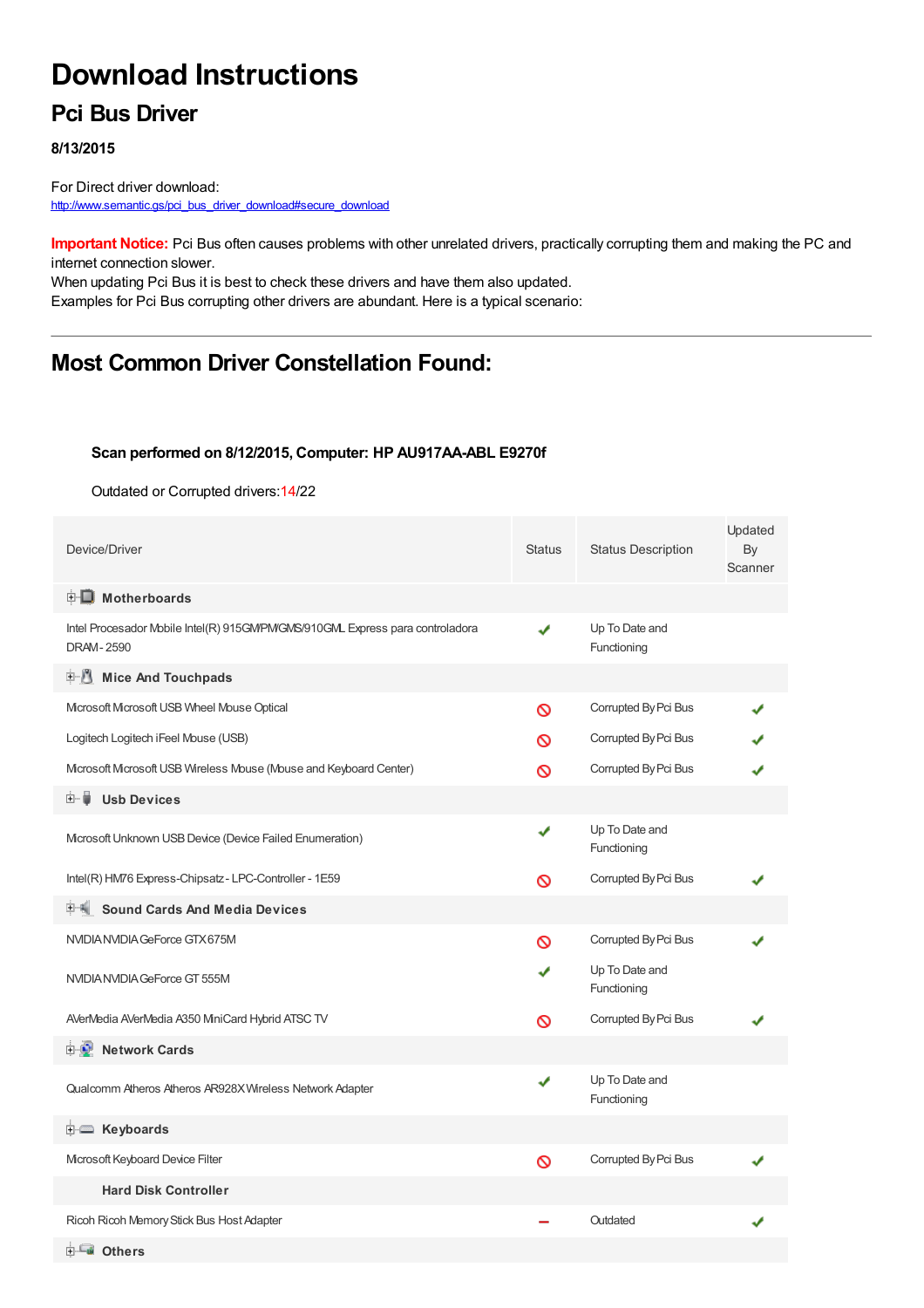| Google Nexus 4                                                               | ര | Corrupted By Pci Bus          |  |
|------------------------------------------------------------------------------|---|-------------------------------|--|
| Microsoft Texas Instruments PCI-xx21/xx11 CardBus Controller with UltraMedia | J | Up To Date and<br>Functioning |  |
| Nokia Nokia 5230 USB LCIF                                                    | ര | Corrupted By Pci Bus          |  |
| Toshiba Toshiba Secure Digital-Hostcontroller                                | ര | Corrupted By Pci Bus          |  |
| <b>D</b> Cameras, Webcams And Scanners                                       |   |                               |  |
| Realtek Realtek USB2.0 PC Camera                                             | Ø | Corrupted By Pci Bus          |  |
| Video Cards                                                                  |   |                               |  |
| NVIDIANVIDIA GeForce GT 640M                                                 | ✔ | Up To Date and<br>Functioning |  |
| <b>E</b> Input Devices                                                       |   |                               |  |
| Logitech Logitech Optical Tilt Wheel Mouse                                   | J | Up To Date and<br>Functioning |  |
| <b>E-19 Port Devices</b>                                                     |   |                               |  |
| Sony Ericsson Sony Ericsson 750 USB WMC OBEX Interface (COM6)                | Ø | Corrupted By Pci Bus          |  |
| <b>E</b> Monitors                                                            |   |                               |  |
| Sony Digital Flat Panel (1024x768)                                           | Ø | Corrupted By Pci Bus          |  |
| <b>E-6</b> Mobile Phones And Portable Devices                                |   |                               |  |
| <b>Acer NOKIA</b>                                                            | ✔ | Up To Date and<br>Functioning |  |

## **Pci Bus Driver Models:**

| <b>Driver Model</b>     | <b>Original Upload</b><br><b>Date</b> | Last<br><b>Modification</b> | <b>Driver File</b>          | File<br><b>Size</b> | <b>Most Compatible Computer</b><br><b>Model</b> | <b>Availabilty To</b><br><b>Scanner</b> |
|-------------------------|---------------------------------------|-----------------------------|-----------------------------|---------------------|-------------------------------------------------|-----------------------------------------|
| <b>Pci Bus P2222.13</b> | 12/18/2014                            | 8/8/2015                    | pci bus-p2222.13.exe 154kb  |                     | <b>IBM ThinkPad X31,</b>                        | J                                       |
| Pci Bus 2.132.160       | 1/26/2015                             | 8/7/2015                    | pci bus-2.132.160.exe 138kb |                     | HP Presario C300,                               | J                                       |
| Pci Bus 301.11.13       | 2/1/2015                              | 8/5/2015                    | pci bus-301.11.13.exe 81kb  |                     | HPFR378AA-ABHm9351.nl,                          | J                                       |
| Pci Bus 1.11.148        | 11/24/2014                            | 8/4/2015                    | pci bus-1.11.148.exe        | 116kb               | Toshiba SATELLITE S50D-A-10H                    | J                                       |
| <b>Pci Bus 30302</b>    | 1/23/2015                             | 8/5/2015                    | pci bus-30302.exe           | 26kb                | Advent DT1404,                                  | J                                       |
| <b>Pci Bus 2800</b>     | 12/1/2014                             | 8/2/2015                    | pci bus-2800.exe            | 99kb                | Compaq RX917AA-ACJ SR1929IL FD440,              | J                                       |
| <b>Pci Bus 30677</b>    | 12/19/2014                            | 8/7/2015                    | aalr-30677.exe              | 47kb                | HPHP Compagnc6120,                              | J                                       |
| <b>Pci Bus 22943</b>    | 10/18/2014                            | 8/9/2015                    | pci bus-22943.exe           | 146kb               | Fujitsu FM/NFD50B,                              | J                                       |
| <b>Pci Bus 33870</b>    | 8/18/2014                             | 8/5/2015                    | pci bus-33870.exe           | 85kb                | HP EG158AA-ABF m7171.f,                         | J                                       |
| <b>Pci Bus M41,1707</b> | 8/9/2014                              | 8/8/2015                    | pci bus-m41.1707.exe 150kb  |                     | Sony VPOCW2VFX,                                 | J                                       |
| Pci Bus Q83761.1        | 9/11/2014                             | 8/6/2015                    | pci bus-q83761.1.exe 44kb   |                     | Sony VGC-JS15G S,                               | J                                       |
| <b>Pci Bus Q701.192</b> | 1/12/2015                             | 8/3/2015                    | pci bus-q701.192.exe 22kb   |                     | HPD5468AT-ABA GX768AA,                          | J                                       |
| Pci Bus 2.11.1938       | 9/9/2014                              | 8/9/2015                    | pci bus-2.11.1938.exe 189kb |                     | HP PN133AA-ABUt770.uk,                          |                                         |
| <b>Pci Bus 2.13674</b>  | 12/17/2014                            | 8/1/2015                    | bsocavfhb-<br>2.13674.exe   | 186kb               | HPPX679AA-B1Ud4040.se,                          |                                         |
| <b>Pci Bus 23789</b>    | 8/25/2014                             | 8/5/2015                    | pci bus-23789.exe           | 123kb               | HPKZ794AA-ABMa6630la,                           | J                                       |
| <b>Pci Bus 81.1773</b>  | 1/17/2015                             | 8/2/2015                    | pci bus-81.1773.exe         | 21kb                | Gigabyte Z68MA-D2H-B3,                          |                                         |
| <b>Pci Bus K81.1343</b> | 8/2/2014                              | 8/8/2015                    | pci bus-k81.1343.exe        | 145kb               | Lenovo 20B70034SG,                              | J                                       |
| <b>Pci Bus N43821.1</b> | 10/29/2014                            | 8/3/2015                    | pci bus-n43821.1.exe        | 157kb               | <b>IBM814132U,</b>                              | J                                       |
| <b>Pci Bus 22273</b>    | 10/24/2014                            | 8/4/2015                    | pci bus-22273.exe           | 44kb                | Compag Presario 6330CA,                         | J                                       |
| <b>Pci Bus E83967</b>   | 9/11/2014                             | 8/6/2015                    | pci bus-e83967.exe          | 206kb               | Gateway J2924,                                  | J                                       |
| <b>Pci Bus 83702.1</b>  | 8/4/2014                              | 8/4/2015                    | pci bus-83702.1.exe         | 162kb               | EMachines EMachines G420,                       | ✔                                       |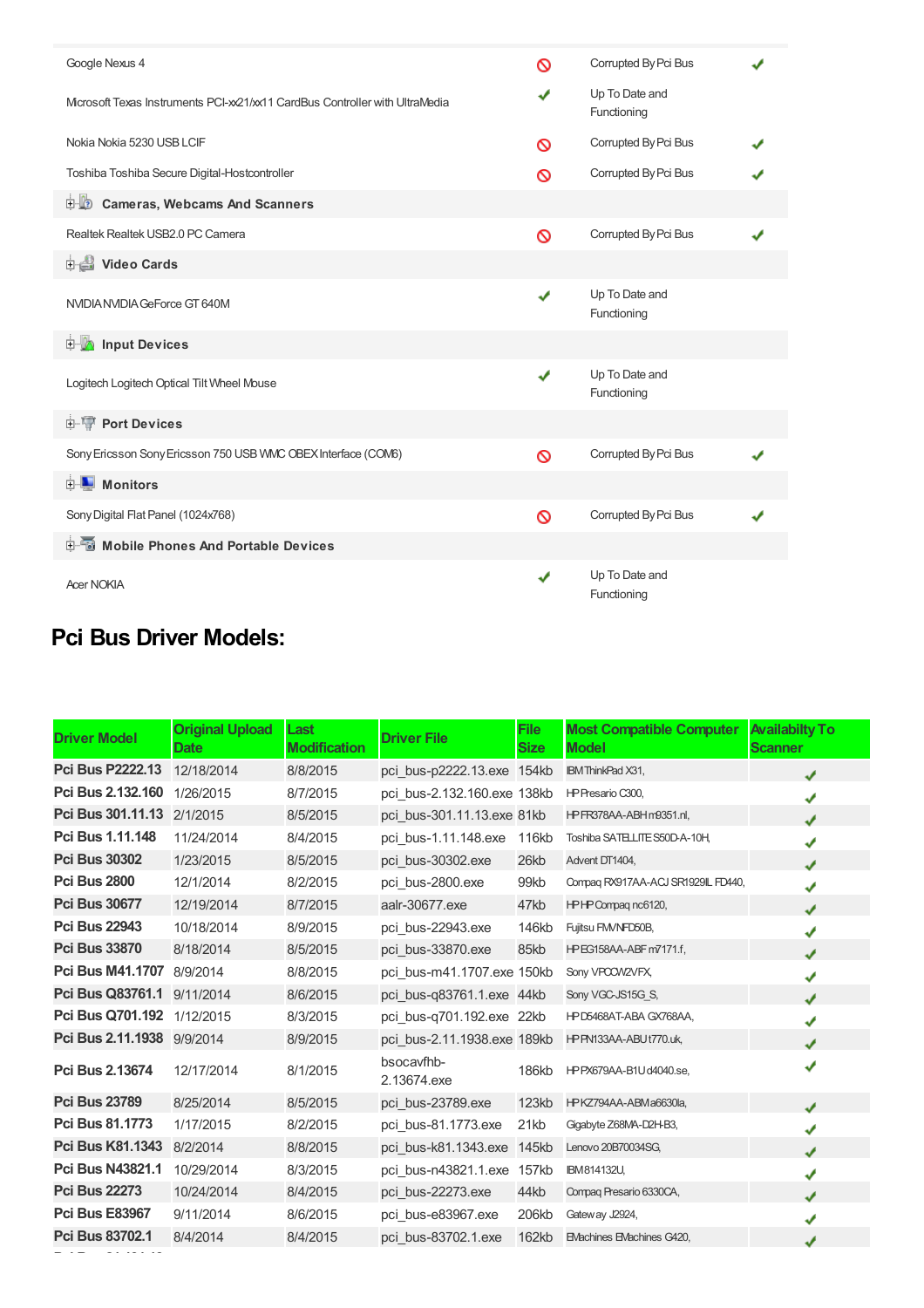| Pci Bus 21.191.13 11/23/2014     |            | 8/5/2015  | pci bus-21.191.13.exe 205kb    |       | HPEP245AA-ABU m7385.uk,            | ✔ |
|----------------------------------|------------|-----------|--------------------------------|-------|------------------------------------|---|
| <b>Pci Bus 1.13732</b>           | 12/14/2014 | 8/6/2015  | pci bus-1.13732.exe            | 62kb  | HPVG244AA-ABU p6235uk,             | J |
| Pci Bus 1.13781.1                | 11/20/2014 | 8/6/2015  | pci bus-1.13781.1.exe 52kb     |       | Toshiba Satellite C855-S5194,      | ✔ |
| <b>Pci Bus 2.10600</b>           | 12/9/2014  | 8/8/2015  | pci bus-2.10600.exe            | 163kb | Toshiba Dynabook T552/47FR,        | J |
| <b>Pci Bus 82442</b>             | 9/12/2014  | 8/4/2015  | pci bus-82442.exe              | 113kb | Toshiba Dynabook R634/E25K,        | ✔ |
| Pci Bus 61.1382.1                | 1/20/2015  | 8/4/2015  | fcas-61.1382.1.exe             | 178kb | Fujitsu CELSIUS M730,              | ✔ |
| <b>Pci Bus 63820</b>             | 1/23/2015  | 8/10/2015 | pci bus-63820.exe              | 89kb  | HPHP EiteBook 2730p,               | J |
| <b>Pci Bus 30894</b>             | 2/3/2015   | 8/6/2015  | pci bus-30894.exe              | 93kb  | HPKJ325AA-ABG a6440a,              | J |
| Pci Bus 2271.11.1                | 8/23/2014  | 7/31/2015 | pci bus-2271.11.1.exe 81kb     |       | Sony VGN-SZ3HRP B,                 | ✔ |
| <b>Pci Bus 2.12087</b>           | 11/10/2014 | 8/8/2015  | pci bus-2.12087.exe            | 60kb  | IBM IBM System X3100 M4 -[2582K9G, | J |
| <b>Pci Bus 33740</b>             | 11/10/2014 | 8/6/2015  | pci bus-33740.exe              | 51kb  | HPVD019AA-UUW p6110sc,             | ✔ |
| <b>Pci Bus 63078</b>             | 10/12/2014 | 8/4/2015  | pci bus-63078.exe              | 67kb  | Lenovo 7373WG6,                    | J |
| <b>Pci Bus 82769</b>             | 9/26/2014  | 8/7/2015  | pci bus-82769.exe              | 202kb | Toshiba Dynabook EX/66MMHS,        | ✔ |
| <b>Pci Bus N33797</b>            | 1/18/2015  | 8/2/2015  | pci bus-n33797.exe             | 43kb  | Sony SVE15127CAP,                  | ✔ |
| Pci Bus 31.1270                  | 11/11/2014 | 8/7/2015  | pci bus-31.1270.exe            | 183kb | ASUS P5K-VM/S,                     | ✔ |
| <b>Pci Bus T2031.18</b>          | 10/28/2014 | 8/3/2015  | pci bus-t2031.18.exe           | 170kb | Sony VGN-FW180FU,                  |   |
| <b>Pci Bus 3828</b>              | 8/22/2014  | 8/3/2015  | pci bus-3828.exe               | 61kb  | HPHPProBook 6550b,                 | ✔ |
| <b>Pci Bus 2.13303</b>           | 1/4/2015   | 8/6/2015  | pci bus-2.13303.exe            | 30kb  | HPS5-1435d,                        | J |
| <b>Pci Bus 60486</b>             | 7/23/2014  | 8/6/2015  | pci bus-60486.exe              | 204kb | HP 002803EDm                       | ✔ |
| Pci Bus 70631.1                  | 11/19/2014 | 8/3/2015  | qfiffqw-70631.1.exe            | 93kb  | HP FK785AA-A2L s3620f,             | J |
| Pci Bus 31.1899                  | 10/6/2014  | 8/4/2015  | twznpifm-31.1899.exe           | 157kb | Gateway GT5082B,                   | ✔ |
| <b>Pci Bus 81.1920</b>           | 10/22/2014 | 8/5/2015  | pci bus-81.1920.exe            | 119kb | Intel DZ77SL,                      | J |
| <b>Pci Bus 70838</b>             | 1/16/2015  | 8/6/2015  | pci bus-70838.exe              | 193kb | Gateway 310 2900297,               | ✔ |
| <b>Pci Bus N32298</b>            | 10/25/2014 | 8/9/2015  | pci bus-n32298.exe             | 148kb | Fujitsu FM/DJ3A0E1,                | ✔ |
| <b>Pci Bus</b><br>U2.1091.14     | 9/11/2014  | 8/7/2015  | heyvhqb-<br>u2.1091.14.exe     | 126kb | HP Compag 420,                     |   |
| <b>Pci Bus</b><br>G1.1032.13     | 8/11/2014  | 8/7/2015  | pci bus-<br>g1.1032.13.exe     | 70kb  | <b>IBM2672MBG,</b>                 |   |
| <b>Pci Bus</b><br>X1.11.1942.1   | 9/11/2014  | 8/4/2015  | pci bus-<br>x1.11.1942.1.exe   | 121kb | HPKX762AA-ABEa6522.es,             | J |
| <b>Pci Bus</b><br>X2.101.12.12.1 | 1/28/2015  | 8/2/2015  | pci bus-<br>x2.101.12.12.1.exe | 165kb | IBM System x 3650 M4: - [7915AC1,  |   |

## **Typical Driver constellation for scanned computers:**

### **Data derived from 1236 scans made on these 506 computers from 8/5/2014 to 7/31/2015:**

Fujitsu N6220, HP HP Compaq nw8240, NEC PC-VL500ED, BOXX3DBOXXW8920, HP KQ519AA-ABU IQ500.uk, Lenovo ThinkPad X230, HP EJ218AA-B14 w5240.be, LGR470-KR30K, Sony VGN-FJ21B\_R, Fujitsu FMVS54DBY, Lenovo ThinkPad X61s, Dell Studio 1457, HP HP Compaq nc6220, HP HP Compaq nx6120, Dell XPS A2020, IBM8187QG7, Compaq PN124AA-ABU SR1219UKGB440, Panasonic CF-19KHRC62M, Compaq FQ552AA-ABA SR5616F, Lenovo 7052-A7U, NEC PC-LL3509D, Toshiba Satellite A100-386, HP P6-2155a, Crea NW SERIES, IBM81712EU, ASUS 1015T, HP HP Pavilion DV6, WIPRO WIV52K55-0126, Toshiba Satellite C50-A491, NEC PC-GL20ES3L6, IBM8113VW1, Sony PCV-RX407, HP WC785AA-UUW p6363sc, Fujitsu FMXNBGJ2Z, Toshiba Satellite C850-F0044, HP P6604f, Compaq NY682AA-AR6 CQ3132L, Acer Aspire 1520, Packard Bell IMEDIA8006, Toshiba SATELLITE C855-1WU, HP G5383sc, IBM 2889CG6, Acer Veriton S670, Toshiba Dynabook C7212CMHN, IBM817231G, HP H9-1168hk, Panasonic CF-53AACZYFT, NEC PC-VY17FDFER, Compaq PW750AA-ABF SR1428FR FR520, Lenovo 1S16800336100W2, Toshiba PORTEGER600, Zenith Z-Book, IBM62253J9,Compaq FR604AA-ABFSR5529FR,HPKT536AA-ABJ IQ507jp, IBM8427CDU,HP RT586AA-ABUt3720.uk, Sony VGN-TZ35AN, HPHP 655 Not3book PC, Systemax Si X58 Game, Sony VPCW21C7E, Acer Aspire 182dPTZ, Compaq EV958AA-ABF SR1804FRFR620, HP110-010xt, HP Compaq 516, NOVATECH BB-83208A, Fujitsu FMVF56HDWY, Compaq FJ469AA-ABMSG3308LA, HPHPCompaq nc6110, Lenovo ThinkPad T430u, HP P6-2370ef, NEC PC-MJ25XRZEE, Dell OptiPlex 9020, Dell BlackfordESB2, HP Presario V2000, Sony VNG-FE25TP, HP 100-5010b, Extracomputer D2312-C2, Toshiba Dynabook T350/36ACS,HPPresario 2100, Lenovo ThinkPad Edge 11,Compaq KP296AA-ABESR5412ES, Lenovo 2429BH6, Lenovo 10385DG, Acer Aspire AG3731, Shuttle XG41, PanasonicCF-F8GWE08N3, ECSM916, Acer ASPIRE1420P\_MSFT, IBMSystem x3550 M3 -[7944AC1, SonyVGN-CS31ST\_W,HPHPPavilion P6654Y, SonyVGN-TZ37GN\_N, Toshiba Dynabook BX/31L2,Notebook MIM2290,HPHp workstation xw6000,Gigabyte M1022, Fujitsu FMVNFD85D,HPNC684AAR-ABAa6750y, SonySVF15215SNB,HPEZ082AA-ABFM7438.FR,HPPN065AA-ABAZ540, Lenovo 9636/73G, IBM2373WZW, Panasonic CF-19KHRAXAM, Packard Bell ISTARTC5410 AIO, LGLE50-5B142T, Fujitsu CELSIUSR920 POWER, IBM8190LGJ, LGLW40-J4JE2, Lenovo 57125694, Medion E1312, Packard Bell IMEDIAD5089 BE, IBM ThinkCentre M50, Sony VPCL22AJ, HP Presario V6000, Sony VGN-SZ7RMN B, IBM ThinkPad T42, Toshiba SATELLITE C850-A798, Lenovo 7659V26, Panasonic CF-Y5KW8AXS, Compal HGL30C, Fujitsu FMMF50WWJ, Notebook MIM2260, HP P6755de, HP HP Pavilion dv9660 Notebook PC, Toshiba Dynabook T642/T8HB, Acer NC-V3-772G-747A1275MAKK, IBM2373NG8, Lenovo 6088W5B, NEC PC-VY16AEDERFW1, Gateway J6452, Toshiba Satellite C850-B124, Sony VPCCA2Z0E, Sony VGN-FE21B, Sony SVL2412V1EB, HP P6374A-ABG 720a, Sony VGN-NS21ER\_S, NEC PC-GV30H2ZG3, Toshiba Dynabook NX76JBL, Toshiba SATELLITE C855-1LC, Sony VGN-TZ17TN\_N, TriGem AVERATEC, Lenovo ThinkPad R500, Sony VGN-TX72B\_B, Packard Bell IPower I9098 GE, Toshiba Dynabook NX/76JBL, HP T3735tr-AB8 RR879AA, OEGStone CS-B, HP WK697AA-ABD p6329de, IBM 187134M, Packard Bell EASYNOTE SW86, Sony VGN-B77SP, Acer AT310 F1, NEC PC-LL550VG3EW, HP 23-d050xt, IBMSystem x3200 M3 -[7328K3G, Panasonic CF-29LWQCZBM, HP HP Pavilion dv6000, Lenovo 7355W1J, Compaq GS367AA-AB4 SR5175CF, Packard Bell EASYNOTE M/86, NEC PC-MY18AESETM81, IBM81838HJ, LGRD580-E.ADE1BF2, Toshiba Qosmio X75-A, Compaq PS430AA-BG SR1380AN AN510, Aquarius Aquarius Std, Pro, Elt, HP KQ260AA-AC4 a6540b, Panasonic CF-18NHH71BM, NEC PC-LL750TG, SAMSUN 3570R/370R/470R/450R/510R/4450RV, SAMSUNN250P,HPP7-1031,GatewayCT5628, Acer Aspire 9810,HPGQ498AAR-ABAm9047c,HPRQ480AA-ABZm7670.it, SonyVPCEG15FL, SonySVE14A35CVPI, Fujitsu FMVXN2G52, Toshiba Libretto U100/190DSW,Dell Inspiron M5110, Lenovo 209022U, Acer Veriton 5800FX, Sony VPCCA1AFJ, HP PX568AA-ABYt3040.dk, LGLW75-P333, HP KB010AA-AKB a6330.cs, ASUS BM5295, Sony VGN-SZ13GP\_B, Lenovo 3000 J110 Desktop, HPGPG62-A20SYNB, Positivo POS-ECIG31BT, IBMIBMeServer 206m -[8485PEE, SonyVGN-AW420F, SonyVPCF132FX, SonyVPCW12S1R, WIPROWIV37455-1080,HP KJ417AA-AB4 s3480d, Acer Aspire 1601M, SAMSUN R509, HP Presario V3000, Panasonic CF-W7BWHNJR, Acer Veriton S670, NEC PC-VY22MAZ7A, BOXX3DBOXX W8920, Lenovo 20B7S07L00, SonyVGN-UX1XN, SonyVPCW21S1R, LanixLanixCorp, SonyVPCEC390X, Acer AcerPower 8000,HPVC893AA-ABFs5108f, Panasonic CF-SX1GEFDP, BenQJoybook S72,HPPX623AA-ABU m7071.uk,Compaq VT606AA-AKL CQ3275L, MCJ W820Di1, SonyVGN-SZ140P, Acer AS5320,Dell Vostro 1540,